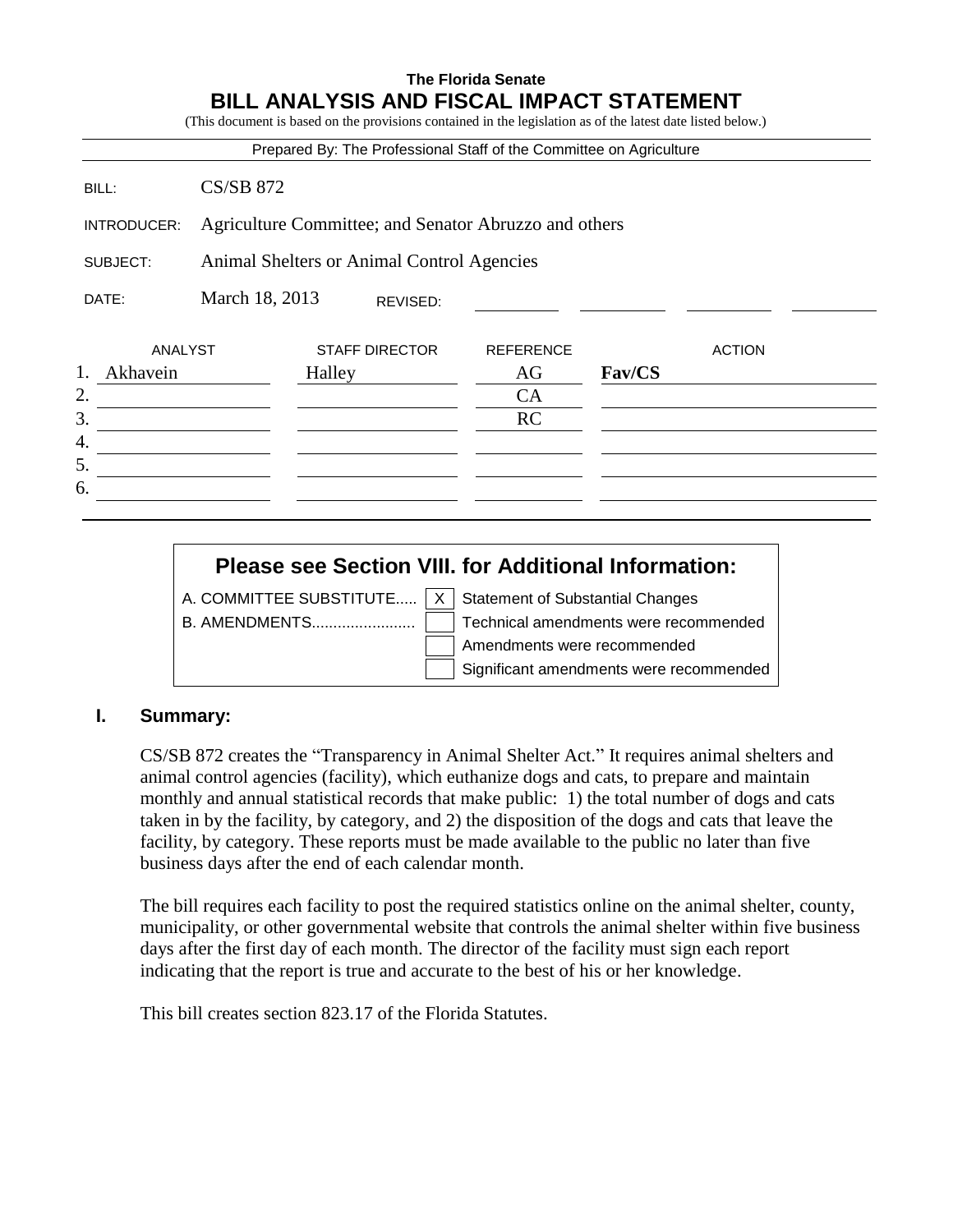# **II. Present Situation:**

The Humane Society of the United States (HSUS) estimates that animal shelters care for 6-8 million dogs and cats every year in the United States, of whom approximately 3-4 million are euthanized. According to the HSUS, this is an estimate as there is no central data reporting agency for animal shelters. In the 1970s, American shelters euthanized 12-20 million dogs and cats at a time when there were 67 million pets in homes. Today, shelters euthanize around 4 million animals where there are more than 135 million dogs and cats in homes.<sup>1</sup>

The history of no-kill sheltering began more than half a century ago when independent caregivers began rescuing and sheltering homeless animals with the intention of keeping them alive. This was in reaction to the standard operating procedure of most humane societies and taxsupported animal control services that routinely euthanized stray and abandoned animals. In 1994, the city and county of San Francisco became the first community in the nation to end the euthanization of healthy dogs and cats in its animal shelter system. An agreement between the city's Animal Care and Control Department and the private San Francisco Society for the Prevention of Cruelty to Animals (SPCA) ensured a home not only to each and every healthy dog and cat, but also to thousands who were sick or injured but treatable. In addition, a citywide preference for neutering/spaying over impounding and euthanizing reduced the death rate for feral cats by 73 percent and for underage kittens by 81 percent. In 1999, the Hayden Shelter Reform Law became effective. It changed California's state policy regarding shelter care for stray and abandoned animals. Most notably it (1) declares "It is the policy of the state that no adoptable animal should be euthanized if it can be adopted into a suitable home," and (2) lengthens the time (generally from three days to six) that shelters must care for animals before euthanizing them. $2$ 

In the last decade and a half, many more shelters in numerous communities have comprehensively implemented a series of programs and services to reduce birthrates, increase placements, and keep animals with their responsible caretakers. Providing low cost spay/neuter options to the community at a high volume, recruiting large numbers of volunteers, and building a strong relationship with the community is key to the success of any no kill/low kill program. For example, in San Francisco, a community of approximately 813,000 people, there are volunteers that log over 110,000 hours at the shelter each year. Assuming the prevailing hourly wage, payroll taxes and benefits, it would cost the San Francisco SPCA over \$1 million dollars annually to provide those services.

## **Animal Shelters in Florida**

Chapter 828.27, F.S., defines local "animal control officers" as any person employed or appointed by a county or municipality who is authorized to investigate, on public or private property, civil infractions relating to animal control or cruelty and to issue citations.<sup>3</sup> The statute also describes that the county-employed animal control officers must and municipally employed

 $\overline{a}$ <sup>1</sup> The Humane Society of the United States, *Common Questions About Animal Shelters*,

[http://www.humanesociety.org/animal-community/resources/qa/common\\_questions\\_on\\_shelters.html](http://www.humanesociety.org/animal-community/resources/qa/common_questions_on_shelters.html) (Last visited February 25, 2013).

<sup>2</sup> The Florida Senate Committee on Agriculture, Animal Shelter Related Facilities, *Interim Report, 2009-101.*

 $3$  Section 828.27, (1)(b), F.S.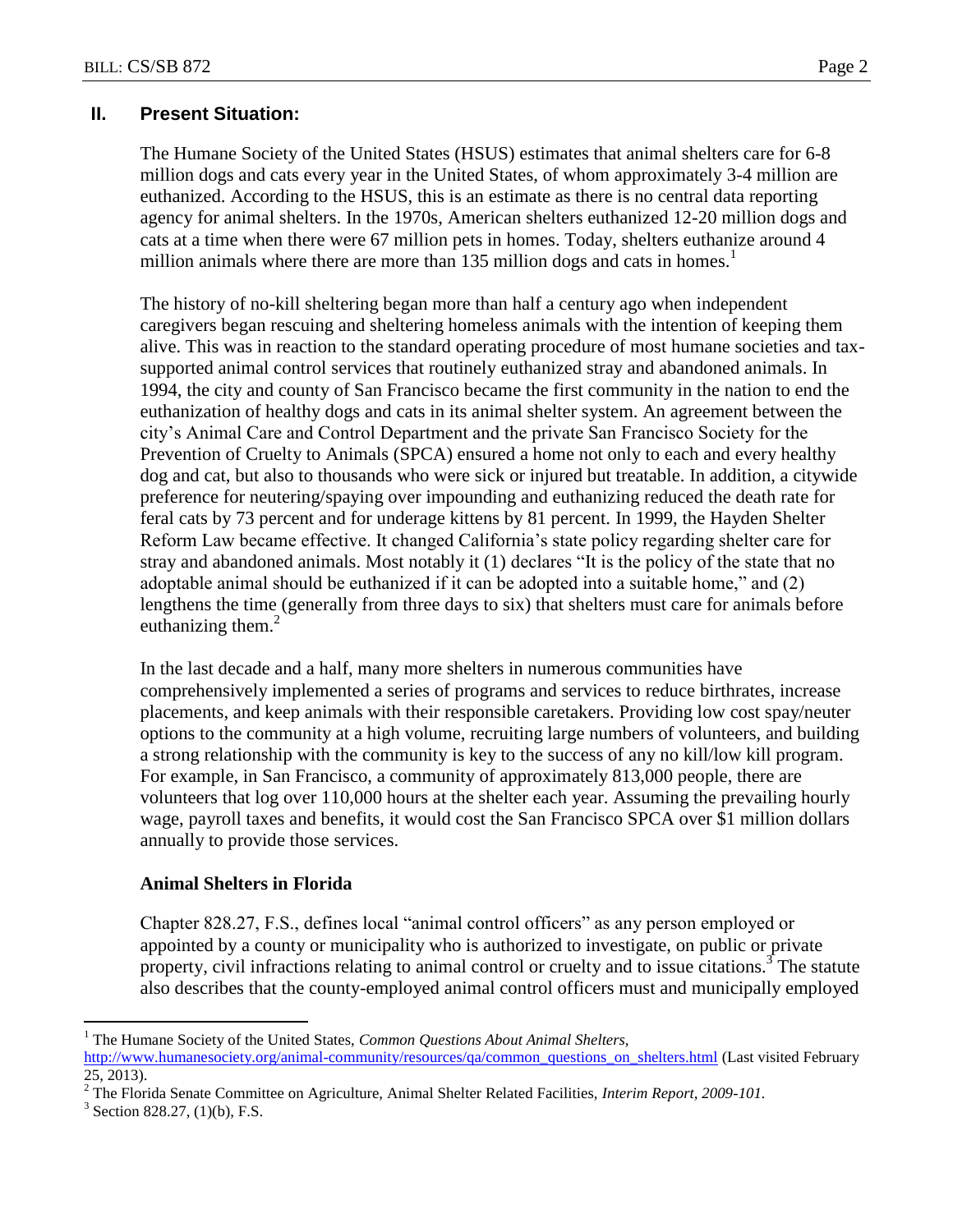animal control officers may complete a 40-hour minimum standards training course. Such a course includes training for animal cruelty investigations, search and seizure, animal handling, courtroom demeanor and civil citations. The course curriculum must be approved by the Florida Animal Control Association (FACA).<sup>4</sup> This professional association helps train and educates animal control officers in Florida. Their mission, according to their website, "is to improve the methods and standards of the animal control and protection profession throughout Florida. 5

# **Manatee County's No-Kill Program**

The Manatee County Animal Services implemented a no-kill program by including a cadre of goals and directives to save as many animals as possible with a goal of a 90 percent save rate. The Manatee County Animal Services Actionable Implementation Plan that went into effect October of 2011 addresses how to find homes for animals and stresses the importance of staff commitment to the plan. The plan describes that saving animals will be accomplished in cooperation with other welfare organizations, animals shelters, the media and the public through owner retention, returns to owners, increased fostering and adoption, free and low cost spaying and neutering and a feline Trap, Neuter, Return (TNR) program.<sup>6</sup>

All Manatee County's stray, nuisance, or abandoned animals are taken to the Manatee County Animal Services facility. The animal shelters, animal rescue groups, foster groups, and other animal volunteer groups are immediately notified of the animals that have arrived at Manatee County Animal Services. This policy was designed to allow as much time as possible to locate a home for the animal, if needed, while also adhering to local ordinances regarding how long unclaimed animals must be held.

Currently, many facilities keep limited data on the disposition of animals and do not make the information available to the public when requested. This makes it difficult for state and local governments to understand the current state of shelters and rescue animals as they craft ordinances and legislation, provide funding resources, and determine best practices for the facilities.

# **III. Effect of Proposed Changes:**

**Section 1** provides that this act may be cited as the "Transparency in Animal Shelter Act."

**Section 2** creates s. 823.17, F.S., to create uniform reporting requirements for animal shelters and animal control agencies (facility). It provides legislative intent that additional efforts must be made to find homes for homeless and unwanted animals in an effort to reduce or eliminate the euthanasia of adoptable dogs and cats. To that end, the Legislature finds that defining the problem and assessing programs both require statistical measurement.

The bill requires facilities that euthanize dogs and cats to prepare and maintain monthly and annual records. The reports must be available for public inspection and dissemination no later

 $\overline{a}$ 

<sup>4</sup> Section 828.27, F.S.

<sup>&</sup>lt;sup>5</sup> Florida Animal Control Association. Mission Statement, *http://floridaanimalcontrol.org/* (Last visited February 25, 2013).

<sup>6</sup> Manatee County Animal Services, Actionable Implementation Plan for Manatee County, October 2011, Updated December 3, 2012.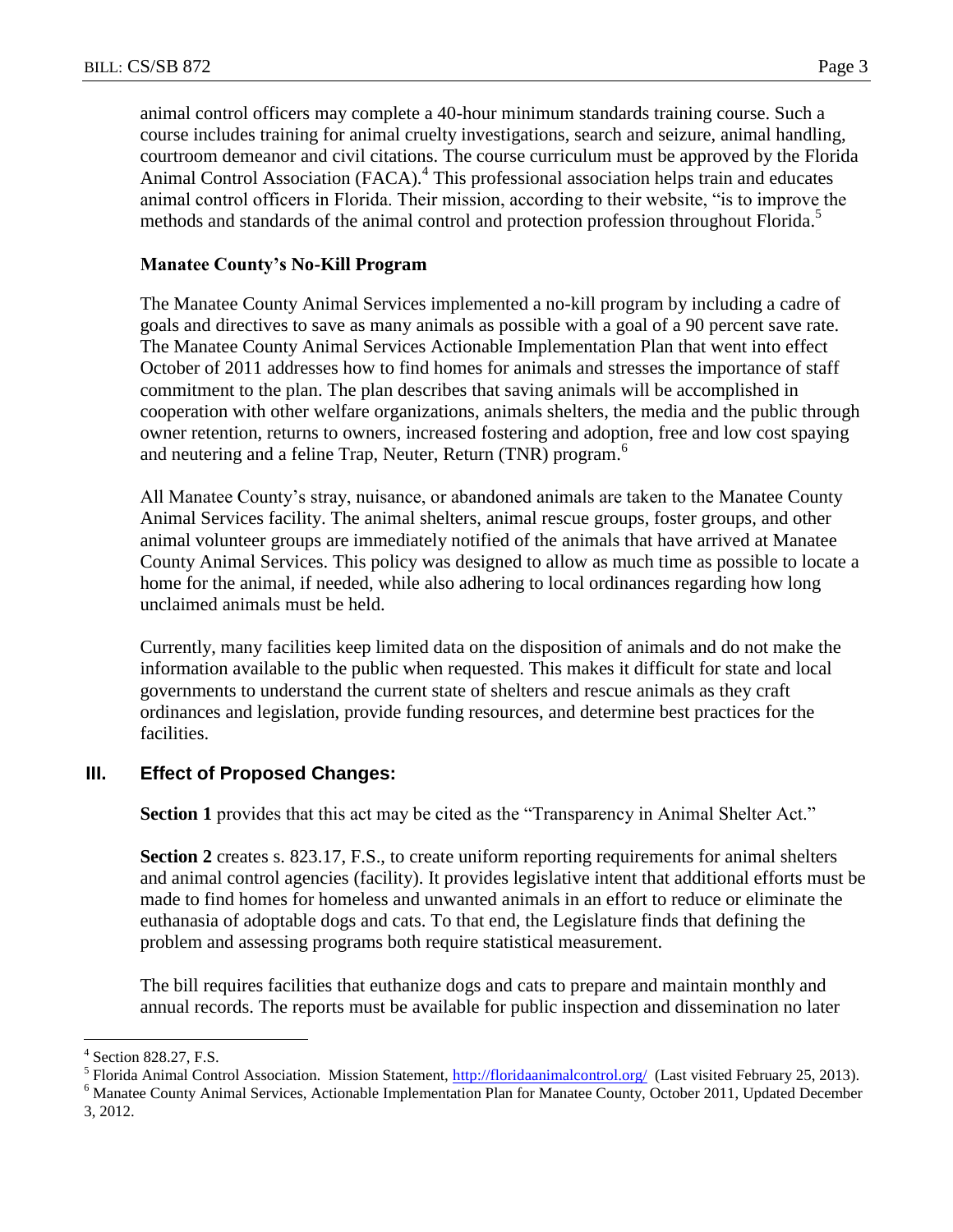than five business days after the end of each calendar month. The report must provide the total number of dogs and cats taken in by the facility, divided by dogs and cats, or others in the following categories:

- Starting inventory/shelter count on the first day of the month;
- Stray/At-large;
- Confiscated/Involuntarily taken;
- Relinquished by the owner;
- Born in shelter;
- Owner requested euthanasia;
- Transferred in or imported from within the state; and
- Transferred in or imported from out of the state.

The report must also provide the disposition of all animals taken into the facility, divided by dogs and cats in the following categories:

- Adopted;
- Returned to owner:
- Transferred out or exported within the state;
- Transferred out or exported to another state;
- Released in field/TNR (Trap-Neuter-Return);
- Shelter euthanasia:
- Owner requested euthanasia;
- Died in care/other deaths not shown as shelter or owner requested euthanasia;
- Lost in care/Missing animals or records; and
- Ending inventory/shelter count at the end of the last day of the month.

The bill requires each facility to post the above statistics online on the animal shelter, county, municipality, or other governmental website that controls the animal shelter and that is accessible to the general public within five business days after the first day of each month. The director of the facility must sign each report indicating that the report is true and accurate to the best of his or her knowledge.

**Section 3** provides that this act shall take effect July 1, 2013.

# **IV. Constitutional Issues:**

A. Municipality/County Mandates Restrictions:

None.

B. Public Records/Open Meetings Issues:

None.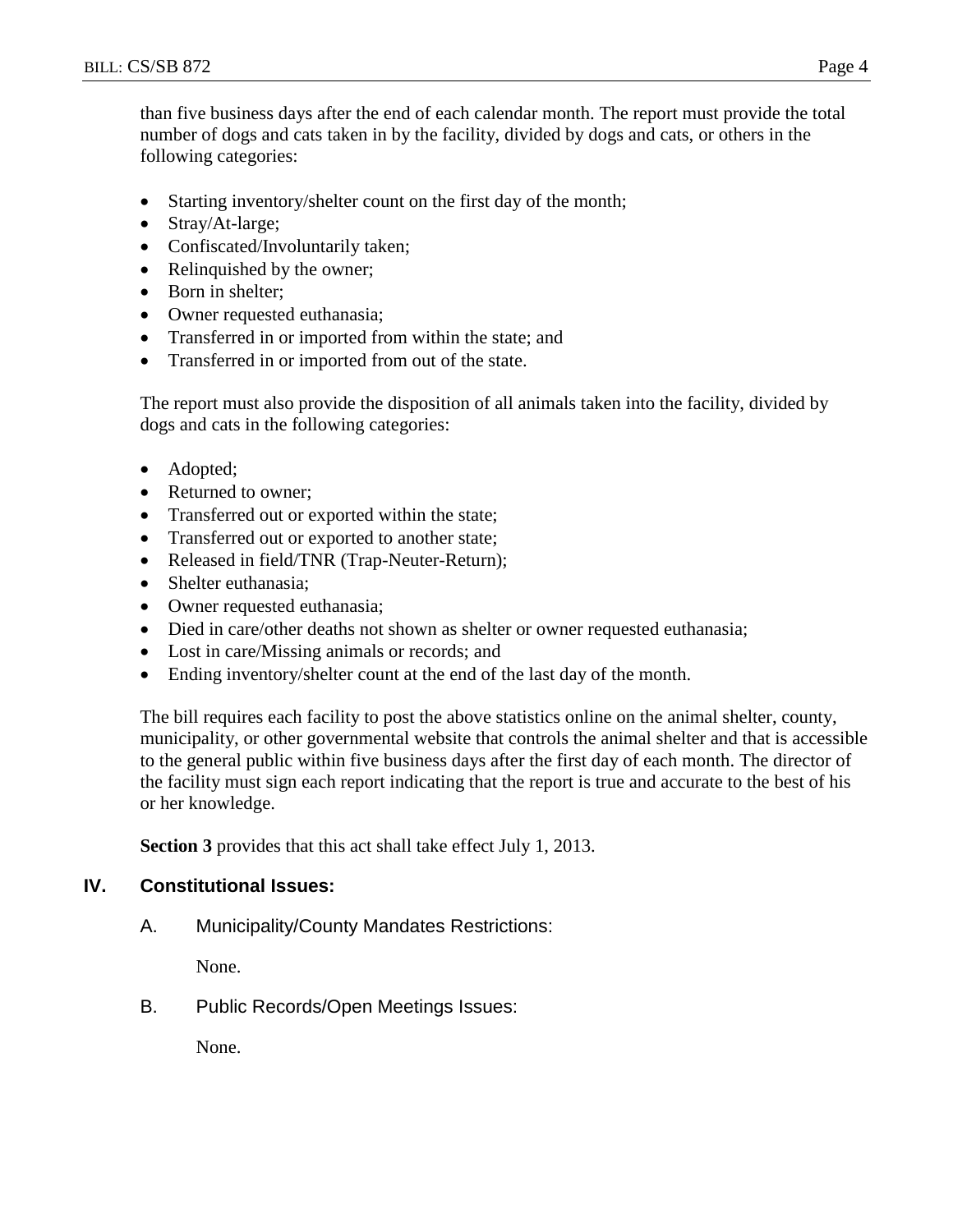### C. Trust Funds Restrictions:

None.

### **V. Fiscal Impact Statement:**

A. Tax/Fee Issues:

None.

B. Private Sector Impact:

Private animal control facilities and shelters may have an increase in costs to comply with the reporting requirements of the bill if they are not already collecting that information.

C. Government Sector Impact:

City and county animal shelters and animal control agencies may have an increase in costs to comply with the reporting requirements of the bill if they are not already collecting that information.

### **VI. Technical Deficiencies:**

None.

**VII. Related Issues:**

None.

### **VIII. Additional Information:**

A. Committee Substitute – Statement of Substantial Changes: (Summarizing differences between the Committee Substitute and the prior version of the bill.)

### **CS by Agriculture on March 18, 2013:**

Creates the Transparency in Animal Shelter Act;

- Provides legislative intent that additional efforts must be made to find homes for homeless and unwanted animals in an effort to reduce or eliminate the euthanasia of adoptable dogs and cats. To that end, the Legislature finds that defining the problem and assessing programs both require statistical measurement;
- Requires animal shelters and animal control agencies (facility) that euthanize dogs and cats to prepare and maintain monthly and annual records of the total number of dogs and cats taken in by the facility and the disposition of the dogs and cats that leave the facility. These reports must be made available for public inspection and dissemination no later than five business days after the end of each calendar month;
- Requires each facility to post the above statistics online on the animal shelter, county, municipality, or other governmental website that controls the animal shelter and that is accessible to the general public within five business days after the first day of each month; and